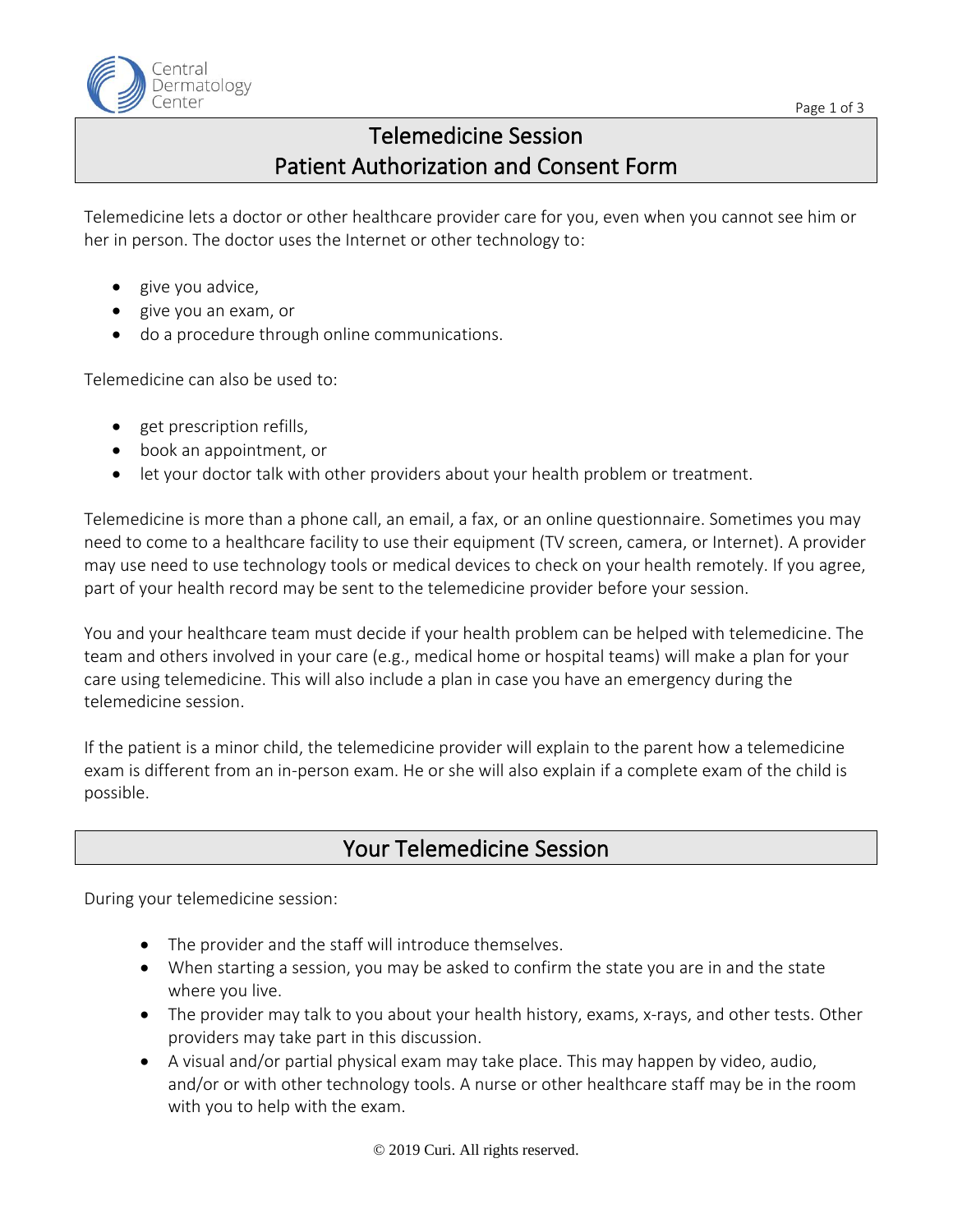

- Non-medical staff may be in the room to help with the technology.
- Video and/or photo records may be taken, and audio recordings may be made.
- A report of the session will be placed in your medical record. You can get a copy from your provider.

All laws about the privacy of your health information and medical records apply to telemedicine. These laws also apply to the video, photo, and audio files that are made and stored.

## Risks and Common Problems

Many patients like telemedicine because they do not have to spend time and money on travel to see a certain healthcare provider in person. Also, they can see a provider who they might not be able to see otherwise.

Technology can make getting health care easy, but there can also be problems:

- If there is an equipment or Internet problem, your diagnosis or treatment could be delayed.
- Records or images that are taken and sent may be poor quality. This can delay or cause problems with your diagnosis or treatment.
- The records sent for review before the session may not be complete. If this happens, then it may be hard for the telemedicine provider to use his or her best judgment about your health problem. For instance, you could react to a drug or have an allergic response if the provider does not have all of the facts about your health.
- There could be problems with Internet security and privacy. For instance, hackers may access or view your health information. If this happens, then your medical records may not stay private.
- If there is a technology problem, the information from your session may be lost. This would be outside the control of your doctor and the telemedicine provider.
- Without a hands-on exam, it may be hard to diagnosis your problem.

### More Facts

A main goal of telemedicine is to make sure that you get good, personal health care, even though you are not seeing a provider in person.

Some states may require you to have a face to face visit first and a yearly visit with your doctor before telemedicine treatment can happen.

Telemedicine providers must follow the same rules for prescribing drugs just as they would for an office visit. Before your session, you will learn about which drugs telemedicine providers can and cannot prescribe.

Having a telemedicine session is your choice. Even if you have agreed to the session, you can stop your